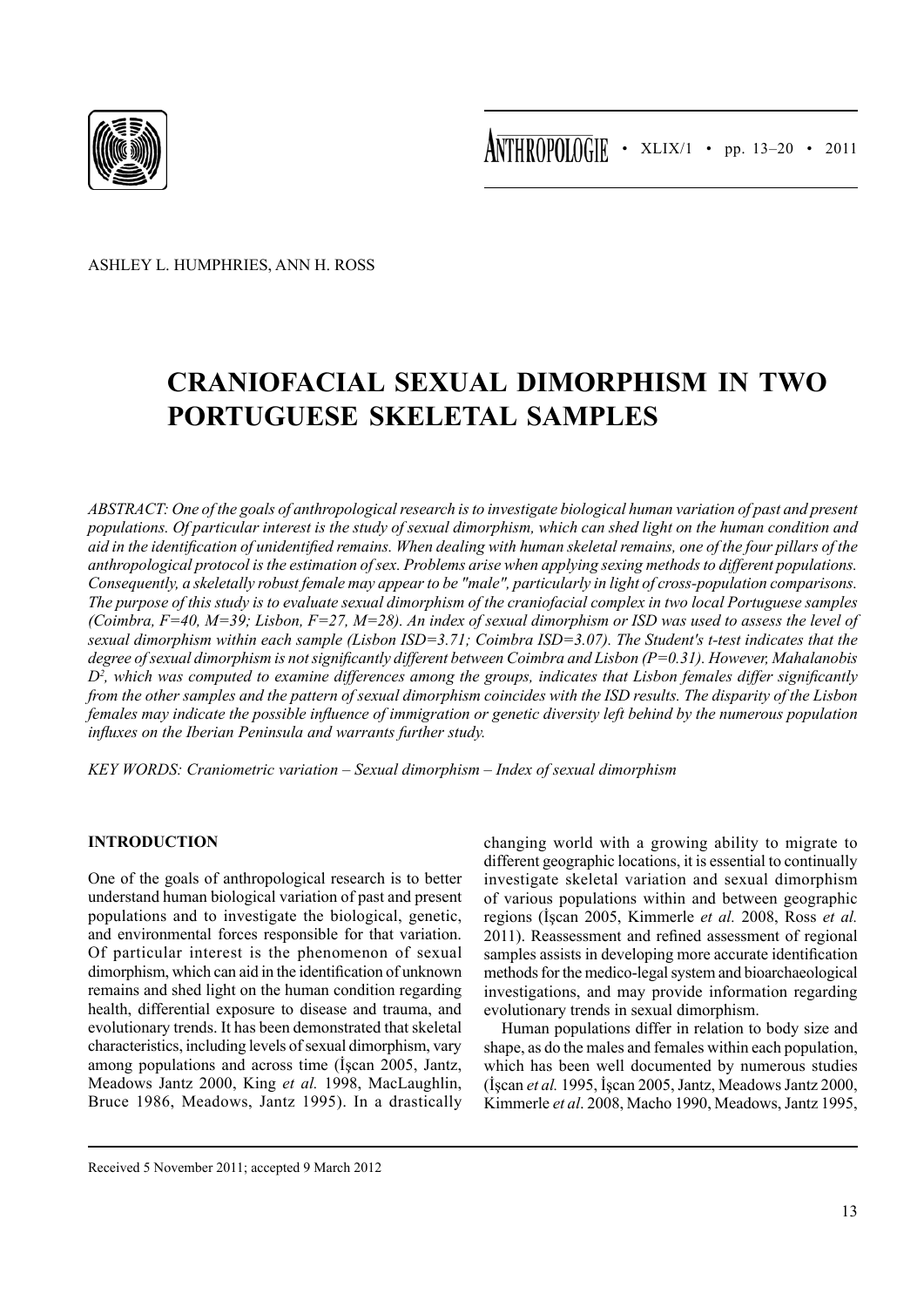Steyn, İşcan 1998). In fact, sexual dimorphism contributes greatly to intraspecies variation and constitutes a major source of variation within and between species (Willmore *et al.* 2009). Males and females appear very different, which was supported by Kimmerle and colleagues (2008) who found significant size differences between males and females in European and African American crania using geometric morphometric techniques, finding that males, on average, are larger. Yet, compared to other primates, human levels of sexual dimorphism are low (Frayer, Wolpoff 1985). While levels of sexual dimorphism are lower in humans, differences are still apparent and may be influenced by a combination of sexual selection, energetic intake, nutrition, body composition, genetics, cultural practices, and human migration, which may differentially impact the levels of sexual dimorphism between human populations (Frayer, Wolpoff 1985, Hall 1982).

A combination of intrinsic (genetic) and extrinsic (environmental) factors contribute to population differences in body size and proportions and influence secular change and sexual dimorphism within populations (Hamilton 1982). However, the individual influences of these factors are difficult to tease apart. This has implications for both forensic and bioarchaeological investigations as problems may arise when applying sex estimation methods to different populations because they may innately differ in stature, physique, or general robustness due to differential effects of intrinsic and extrinsic factors. For example, Macho (1990) compared femora from several African populations and a South African population of European descent and demonstrated through multivariate analyses that different patterns of sexual dimorphism exist among the groups. Furthermore, Macho (1990) detected significant differences in sexual dimorphism in adjacent African tribes.

There is also no evidence of secular change ceasing, so it is of anthropological interest to continue to investigate trends in human variation so that appropriate samples are used to develop identification criteria for contemporary populations. For example, it has been demonstrated by Jantz and Meadows Jantz (2000) and Meadows and Jantz (1995) that skeletal elements have exhibited striking changes over the past 1.5 centuries in African and European Americans. A study presented by Ross *et al.* (2011) examined morphometric cranial variation among Spanish and Portuguese skeletal samples and identified varying patterns of regional variation, sexual dimorphism, and secular change indicating a size related change overtime in the Spanish population. Additionally, İşcan *et al.* (1995) examined sexual dimorphism in modern Japanese cranial dimension and found that the population has gone through significant microevolutionary changes. Their study revealed that sexual dimorphism in Japanese crania may have decreased as a result of an increase in size of females.

Accurate and timely estimation of biological sex is one of the most important features in the progression of an investigation involving unidentified human remains and for bioarchaeological research because many of the methods used for the estimation of age and stature are both population and sex specific (Brooks, Suchey 1990, İşcan, Loth 1986a, b, İşcan 2005, Spradley *et al.*  2008). The estimation of sex helps to approximate the sexual composition of large samples for demographic investigations and aids in narrowing the pool of missing persons in forensic investigations.

Traditional methods used to determine biological sex from skeletal remains consists of visually assessing a set of features on the *os coxae*, cranium, and mandible and scoring them on a scale that ranges from "Male" to "Indeterminate" to "Female" (Bruzek 2002, Buikstra, Ubelaker 1994, Phenice 1969, Walrath *et al.* 2004, Williams, Rogers 2006). These traits are then averaged by the investigator to estimate biological sex. However, such an assessment can be influenced by the observer's training and level of experience and the features chosen for examination (Walrath *et al.* 2004, Williams, Rogers 2006).

In addition, estimates can be difficult if the observer is not familiar with the overall pattern of variability within the population from which the sample is drawn (Walrath *et al.* 2004). As a result, the visual assessments of these traits have been regarded as subjective and the assessment of any particular trait may vary among observers based on training and experience. For this reason, metric analyses are often preferred or are used to support the visual assessment because they are considered more objective. It should be noted however, that considerable debate still exists concerning which of the two, morphological or metrical methods, are best at estimating sex. Likely, it is a combination of the two. Nevertheless, metric analyses have much to offer especially in quantifying and illustrating the degree of difference within a population overtime and among populations (Kimmerle *et al.* 2008, Rosas, Bastir 2002, Ross *et al.* 2011). While nonmetric sex estimation methods exist, metric assessments of skeletal change can provide a better idea of the type of changes in body size and proportions that have occurred through time, as well as better describe the differences that exist between populations.

A number of metric sex estimation methods have been developed for various skeletal elements and many have proven reliable if applied correctly (Dabbs, Moore-Jansen 2010, King *et al.* 1998, Steyn, İşcan 1998). It is essential to have sex estimation standards for various skeletal elements because not all elements may be available for examination*.* For example, the pubis portion of the *os coxae* is often damaged due to taphonomic processes since it is primarily composed of cancellous bone (Ross, Cunningham 2010). While the *os coxae* is the best indicator of sex because of its obstetrical requirements, the cranium has been found to be a reliable indicator of sex especially when using metric techniques (Franklin *et al.* 2005a, Giles, Elliot 1963, Steyn, İşcan 1998). Craniometric analyses can provide a wealth of information regarding various aspects of human variation,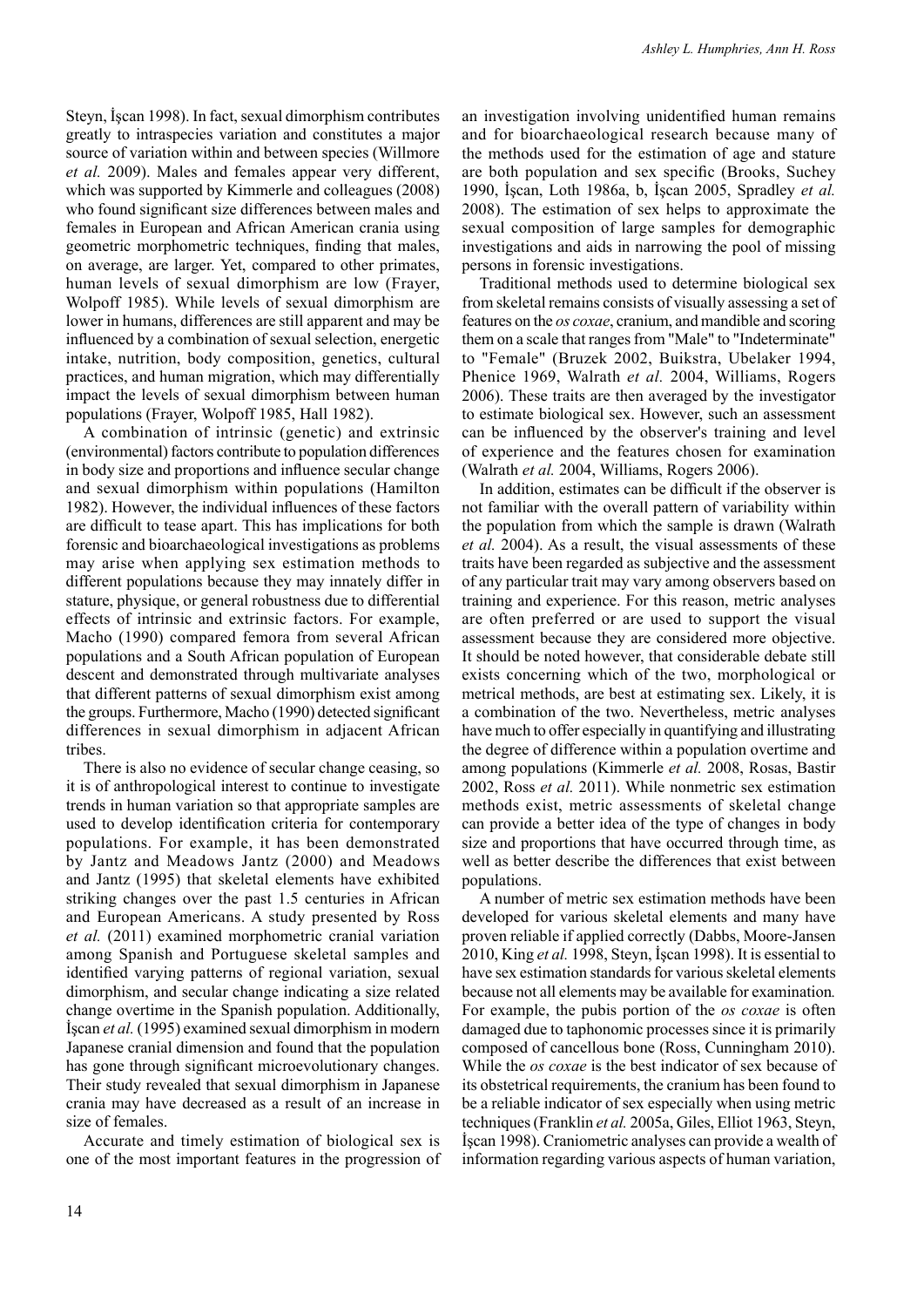which makes it a promising element for analysis as it not only sheds light on sexual dimorphism but also provides information regarding biological relationships and ancestry (Relethford 1994). In addition, the measurements taken rely on standard anatomical landmarks, which ultimately reduce levels of intra- and inter-observer error.

The purpose of this study is to present a comparative craniometric study of among-group variation for two samples from Portugal to examine if there are differences in sexual dimorphism between regionally distinct samples from Coimbra and Lisbon. This paper will shed light on the anthropological issue of human variation and sexual dimorphism.

#### **Materials and Methods**

#### **Materials**

The materials used in this study consist of 134 adult crania of known sex from two Portuguese identified skeletal collections, the Lisbon Luís Lopes Collection and the Coimbra Medical School Skull Collection. The sample composition is presented in *Table 1.* The Lisbon sample consists of 27 females and 28 males and is curated at the Bocage Museum in Lisbon, Portugal. The Lisbon sample represents identified individuals from the  $20<sup>th</sup>$  century, born between 1805 and 1972 and who died between 1880 and 1975 (Cardoso 2006). The Coimbra sample consists of 40 females and 39 males and is curated at the *Museo Antropologico de Coimbra* (University of Coimbra, Coimbra, Portugal). The Coimbra sample represents identified individuals from the end of the  $19<sup>th</sup>$  century and

TABLE 1. Sample composition.

early 20th century, born between 1802 and 1890 and who died between 1895 and 1903 (Cunha, Wasterlain 2007). Only adult crania were included in this study.

The sixteen traditional craniometric measurements, or interlandmark distances (ILDs), that were used in this study are listed in *Table 2.* The ILDs for the Coimbra sample were collected using spreading and sliding callipers. This procedure entails placing the ends of the callipers on the appropriate anatomical landmarks and reading the distance (in mm) between the two points. The coordinate data for the Lisbon sample were collected using a MicroScribe G2X digitizer and the program ThreeSkull, written by Steve Ousley (2004) was used to calculate the ILD's. This procedure entails placing the tip of the MicroScribe stylus on an anatomical landmark and depressing the attached foot pedal, which records the *x, y,* and *z* coordinates for that particular landmark. The landmarks collected by the digitizer correspond with the endpoints of the ILDs from which spreading or sliding callipers are placed to collect the traditional craniometric measurements. The program ThreeSkull calculates the distance (in mm) between the landmarks making them equally comparable with traditional ILD data collected using callipers. Furthermore, Franklin and colleagues (2005b) demonstrated that threedimensional landmark coordinates collected by a digitizer can be successfully transformed for use in traditional ILD studies.

#### **Statistics**

First, the degree of sexual dimorphism in the Coimbra and Lisbon samples was assessed with an index of sexual dimorphism (ISD), a commonly used method to

| Sample                                    | <b>Females</b> | Males | Period                                                     |
|-------------------------------------------|----------------|-------|------------------------------------------------------------|
| Lisbon (Luís Lopes Collection)            |                |       | $20th$ Century                                             |
| Coimbra (Medical School Skull Collection) | 40             | 39    | End of 19 <sup>th</sup> and Early 20 <sup>th</sup> Century |

Table 2. Traditional craniometric measurements.

| #  | Abbreviation | Interlandmark distances  | <b>Description of measurements</b>                         |
|----|--------------|--------------------------|------------------------------------------------------------|
| 1  | GOL          | Maximum Cranial Length   | Distance between glabella (g) and opisthocranion (op)      |
| 2  | <b>BNL</b>   | Cranial Base Length      | Distance between basion (ba) and nasion (n)                |
| 3  | BBH          | Cranial Height           | Distance between basion (ba) bregma (b)                    |
| 4  | XCB          | Maximum Cranial Breadth  | Max. width of skull from euryon (eu) to eury (eu)          |
| 5  | WFB          | Minimum Frontal Breadth  | Distance between the two frontotemporale (ft)              |
| 6  | ZYB          | Bizygomatic Breadth      | Distance between zygion (zy) and zygion (zy)               |
|    | <b>AUB</b>   | Biauricular Breadth      | Distance between both auriculare (au)                      |
| 8  | OBH          | Orbital Height           | Distance between the superior and inferior orbital margins |
| 9  | <b>OBB</b>   | Orbital Breadth          | Distance between dacryon (d) and ectoconchion (ec)         |
| 10 | DKB          | Interorbital Breadth     | Distance between both dacryon (d)                          |
| 11 | <b>EKB</b>   | <b>Biorbital Breadth</b> | Distance between both ectoconchion (ec)                    |
| 12 | <b>FRC</b>   | Frontal Cord             | Distance between nasion $(n)$ to bregma $(b)$              |
| 13 | <b>PAC</b>   | Parietal Cord            | Distance between bregma (b) and lambda (l)                 |
| 14 | OCC          | Occipital Cord           | Distance between lambda (1) and opisthion (0)              |
| 15 | NLH          | Nasal Height             | Distance between nasion (n) and nasospinale (ns)           |
| 16 | NLB          | Nasal Breadth            | Distance between both alare (al)                           |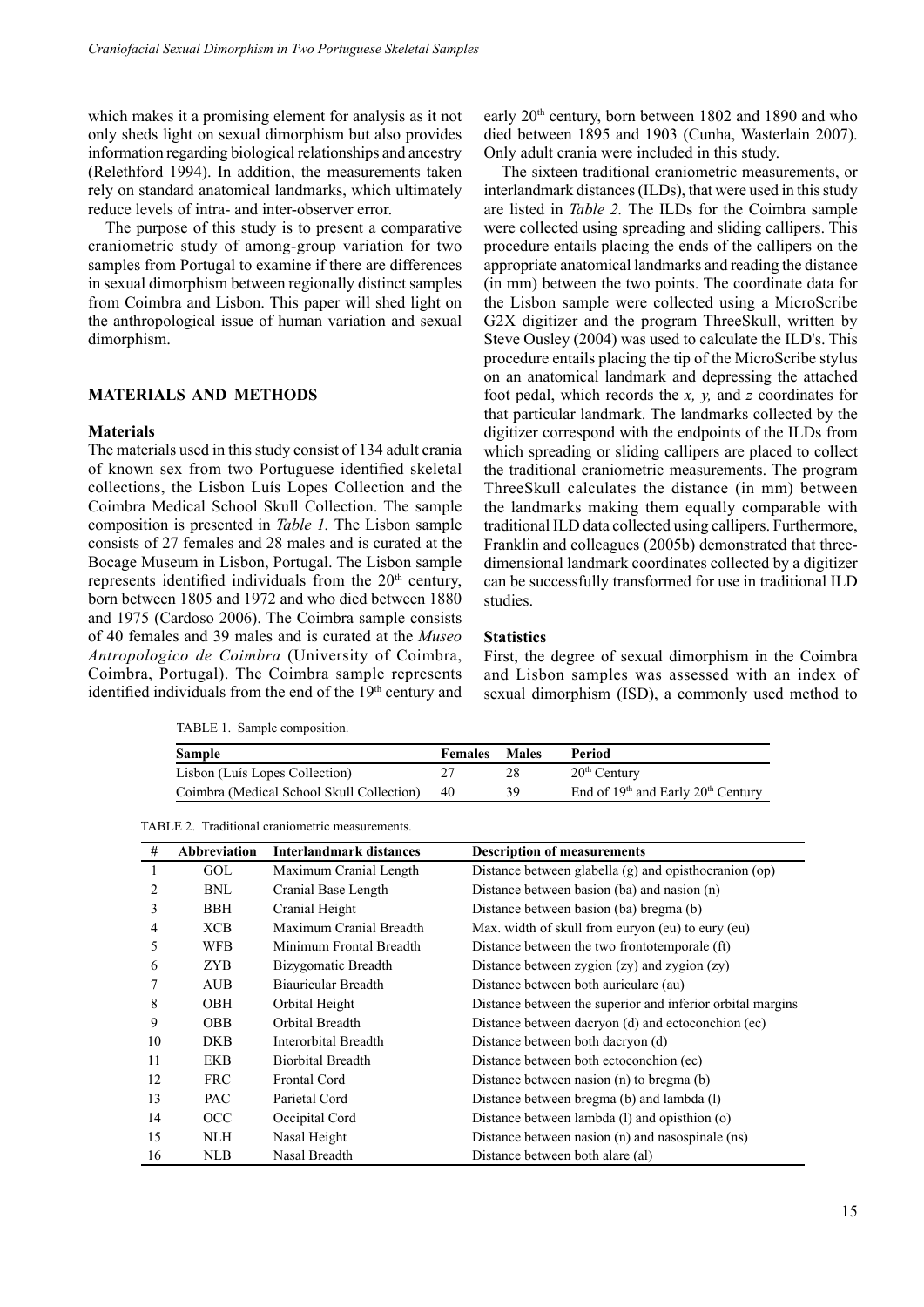assess levels of sexual dimorphism in extant hominines (Lockwood 1999). While numerous other more robust methods are available to assess levels of within-species variability such as multivariate methods, mixed models and more recently the MI measure as proposed by Ipiña and Durand (2004, 2010), we chose the ISD mean method for its simplicity of calculation and because our samples are derived from the same modern population with low levels of sexual dimorphism compared to extant hominines and hominoids, the samples are sexed (e.g. from collections with known demographics) and the samples were not derived from unknown individuals such as those commonly encountered in fossil samples. However, other methods to assess the levels of sexual dimorphism would be more appropriate if the sample under study cannot meet the above criteria. Individual ISDs were calculated for each of the sixteen variables. The mean ISD was then calculated by averaging the sixteen individual ISDs in order to compare average sexual dimorphism between Coimbra and Lisbon. A Student's *t-*test was computed on the mean ISD values to examine intrasexual variability between the Lisbon and Coimbra groups. The index of sexual dimorphism is calculated as:

$$
ISD = [male mean / female mean - 1] \cdot 100.
$$
 (1)

To further examine craniofacial sexual dimorphism among the four groups (Coimbra Males, Coimbra Females,

Lisbon Males, and Lisbon Females) while directly accounting for size effects, size and shape variables were computed according to Mosimann and colleagues using the raw ILD measurements (Darroch, Mosimann 1985, Mosimann, James 1979). Here size is defined as the geometric mean (GM). Essentially, size is the product of all variables to the  $1/k<sup>th</sup>$  power, where *k* is the number of variables used. The GM or size for the 16 cranial measurements is calculated as:

$$
SIZE = \left(\prod_{i=1}^{k} X_i\right)^{1/k}.
$$
 (2)

Once the new size variable was computed, each raw cranial variable was then divided by the GM or size variable to create shape variables (*Y*=*X*/*SIZE*). The shape variables are simple ratios of the GM that measure the size of a particular region relative to the overall size of the cranium (Roseman, Weaver 2004).

A one-way analysis of variance or ANOVA using the contrast statement in the proc GLM procedure in the statistical software SAS 9.1.3 was performed to identify the differences in the newly calculated size variable among groups. Additionally, to test whether group centroids are significantly different, the degree of differentiation among the groups was measured using Mahalanobis *D<sup>2</sup>* . Mahalanobis  $D<sup>2</sup>$  or generalized squared distance is a function of the group means and the pooled variances and covariances.



FIGURE 1. Pattern of sexual dimorphism of ISDs of all craniometric variables.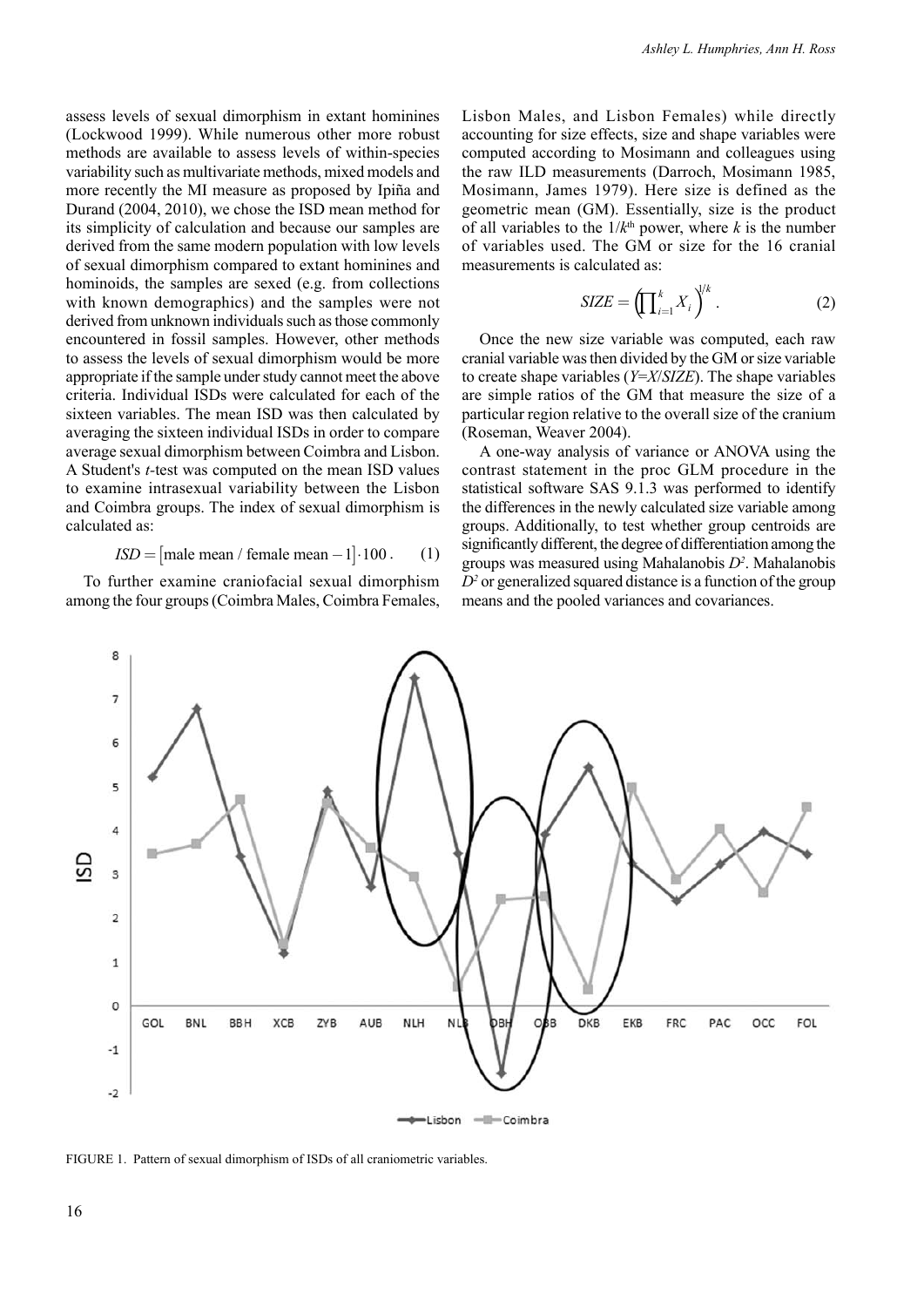|                 | Coimbra Females | <b>Coimbra Males</b> | <b>Lisbon Females</b> | <b>Lisbon Males</b> |
|-----------------|-----------------|----------------------|-----------------------|---------------------|
| Coimbra Females |                 |                      |                       |                     |
| Coimbra Males   | 0.99            |                      |                       |                     |
| Lisbon Females  | $4.76**$        | 487**                |                       |                     |
| Lisbon Males    | $2.34*$         | .70                  | 3.85*                 |                     |

Table 3. Mahalanobis *D<sup>2</sup>* .

\*, significant at 0.05 level; \*\*, significant at 0.0001 level.

Next, a discriminant function analysis using the crossvalidation or leave-one-out method was performed on the newly transformed shape variables to obtain correct classification results. Additionally, a canonical discriminant analysis was conducted and canonical variates were derived from the newly transformed shape variables to examine between-group differences relative to withingroup variation. This function extracts canonical variates, which are linear combinations of predictor variables that summarize between-population variation (Ross *et al.* 2002). This procedure reports significant canonical axes and the total canonical structure, which allow for the graphical representation of population and sex differences of significant shape variables. Lastly, a Pearson product moment correlation coefficient was conducted to measure the strength of the relationship between the size variable and canonical axes. The statistical analyses were performed using the SAS system for Windows Version 9.1.3 (SAS 9.1.3).

## **Results**

The mean index of sexual dimorphism or ISD for all sixteen craniometric variables reveals that the mean value for males is 3.71 per cent larger than that for females in the Lisbon sample. For the Coimbra sample the mean value for males is 3.07 per cent larger than that for females. The average ISD for all measurements is somewhat larger for the Lisbon sample suggesting that they are somewhat more sexually dimorphic. However, the Student's *t*-test did not find significant intrasexual variability between group ISDs for Coimbra and Lisbon (*P*=0.31). *Figure 1* presents the individual ISDs for all 16 craniometric variables and illustrates that the Coimbra and Lisbon samples share a relatively similar pattern of sexual dimorphism in many areas with the exception of a different pattern of sexual dimorphism in the nasal and orbital region.

The ANOVA using the contrast statement in the proc GLM procedure in the statistical software SAS used to Table 4. Contrast statement GLM procedure for SIZE variable. No significant difference in size between Coimbra and Lisbon females and between Coimbra and Lisbon males.

| Group                            | P-value  |
|----------------------------------|----------|
| Coimbra Females – Coimbra Males  | < 0.0001 |
| Coimbra Females - Lisbon Females | 0.99     |
| Coimbra Males – Lisbon Females   | 0.0002   |
| Coimbra Females – Lisbon Males   | < 0.0001 |
| Coimbra Males – Lisbon Males     | 0.85     |
| Lisbon Females – Lisbon Males    | 0.0003   |

identify the differences in the newly calculated size variable between groups, indicates that no significant difference in size was observed between Coimbra and Lisbon females (*P*=0.99) or between Coimbra and Lisbon males (*P*=0.85) (*Table 4*).

The Mahalanobis *D<sup>2</sup>* values are presented in *Table 3.*  The Mahalanobis squared distances provide information about group similarity and relatedness. Interestingly, it was revealed that the Coimbra males are not significantly different from Coimbra females and Lisbon males (see *Table 3*).

The correct classification results of the discriminant function analysis are presented in *Table 5* and show a correct classification of 35 per cent for Coimbra females, 70 per cent for Lisbon females, 31 per cent for the Coimbra males, and 43 per cent for Lisbon males. The higher classification rate for the Lisbon females suggests that they are more dissimilar from the rest of the series. This was also indicated by the Mahalanobis distances. Additionally, since the ANOVA revealed no significant difference in size between the Coimbra and Lisbon females, it indicates that the greater correct classification rate for the females is not related to size, but to shape.

*Figure 2* is a graphical representation of the two significant canonical axes accounting for roughly 89% of the total among-group shape variation with 64 per cent on CAN1 and 25 per cent on CAN2 (Wilks' lambda=0.41;

Table 5. Percent of crossvalidated correct classification based on the transformed shape variables discriminant analysis (*n*).

|                 | Coimbra Females | Coimbra Males | <b>Lisbon Females</b> | <b>Lisbon Males</b> | <b>Total</b> |
|-----------------|-----------------|---------------|-----------------------|---------------------|--------------|
| Coimbra Females | 35.0(14)        | 35.0(14)      | 12.5(5)               | 17.5(7)             | 100.0(40)    |
| Coimbra Males   | 35.9(14)        | 30.8(12)      | 7.7(3)                | 25.6(10)            | 100.0(39)    |
| Lisbon Females  | 14.8 (4)        | 7.4(2)        | 70.4 (19)             | 7.4(2)              | 100.0(27)    |
| Lisbon Males    | 10.7(3)         | 21.4(6)       | 25.0(7)               | 42.9(12)            | 100.0(28)    |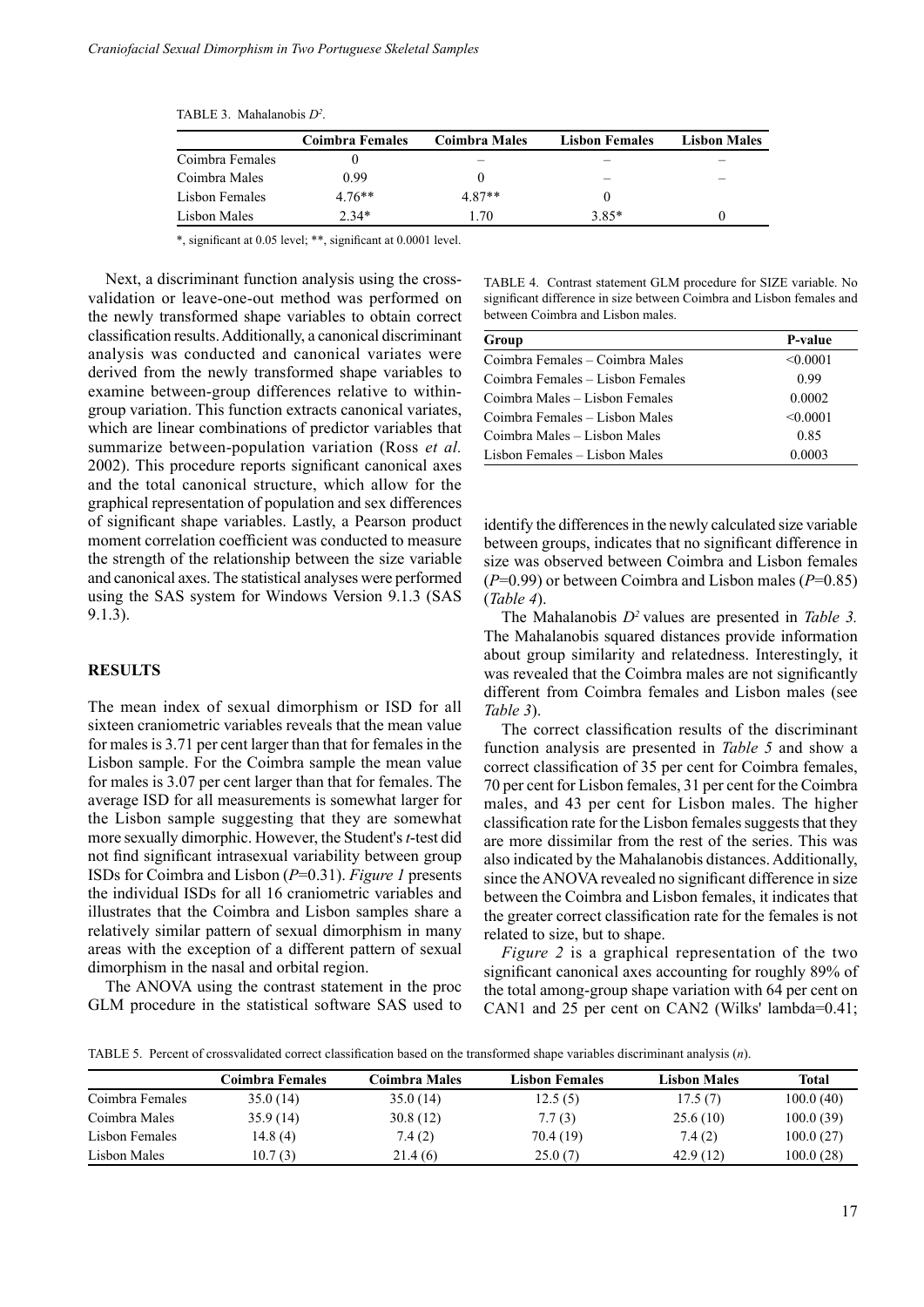

FIGURE 2. Class means on canonical variables (using transformed shape variables).

*F*=2.50; *df*=48, 343; *P*=0.0001). The total canonical structure, the correlation between the original variables and the canonical variates, for CAN1 and CAN2 indicates that the variation on the first canonical axis separates the groups with respect to orbit height (OBH) and basionnasion length (BNL), while the second axis isolates the groups on interorbital distance (DKB). *Figure 2* illustrates that Coimbra males and females have narrower orbits and relatively wider interorbital distances and Lisbon males are more similar in shape with to the Coimbra series. In addition, Lisbon females have a wider and higher orbital distance and height. These results coincide with the pattern of observed in the ISD's.

The Pearson product moment correlation coefficient used to measure the strength of the relationship between the size variable and canonical axes revealed a weak relationship between the second canonical axis and the size variable  $(R<sup>2</sup>=0.299, P=0.0004)$ . This suggests that some variation observed on this second axis is influenced by size.

### **Discussion**

The majority of sexually dimorphic traits are polygenic, which makes explaining observed differences cumbersome. In addition, the social nature of the human species makes cultural practices an additional factor (Frayer, Wolpoff 1985). Therefore, evolutionary explanations must consider both intrinsic and extrinsic influences as well as cultural practices to interpret the differences observed (Hamilton 1982).

This study found that the overall levels of sexual dimorphism, as measured by the Index of Sexual Dimorphism, are not significantly different between the Coimbra and Lisbon samples. However, significant and interesting differences were detected encouraging further discussion. Frayer and Wolpoff (1985) note that while the magnitude of sexual dimorphism may differ greatly from population to population, it does not seem to differ on the average from region to region. While the overall mean levels of sexual dimorphism are not significantly different between the Portuguese samples used in this study, the patterns of dimorphism do slightly differ between the two samples (*Figure 1*)*.*

Similar to the results from a study conducted by Kimmerle *et al.* (2008) who found significant size differences between males and females in European and African Americans, this study revealed a significant size difference between males and females in the two Portuguese samples. This is also in agreement with Calcagno (1981) and Uytterschaut (1986) who found that sexual dimorphism is primarily the result of size differences rather than shape differences between males and females. The results of this research also revealed that the Coimbra and Lisbon males are not significantly different in both shape and size from each another, and that size differences do not exist between the Coimbra and Lisbon females. Interestingly, while females are not significantly different in size, they do exhibit some shape differences, which is substantiated by the better classification rates for Lisbon females and is illustrated by the graphical representation of the canonical axes. This facet also helps to explain that while the mean ISDs for the Coimbra and Lisbon samples were not significantly different, slightly different patterns of dimorphism were still revealed by comparing the individual ISDs of the sixteen ILD measurements (*Figure 1*).

Rosas and Bastir (2002) investigated allometry and sexual dimorphism using geometric morphometric methods within a Portuguese population. They demonstrated that size and sex had a significant influence on the shape of the craniofacial region. Furthermore, they found no difference in the influence of size on shape (allometry) between the sexes revealing a shift in the proportions of the neurocranium and the viscerocranium, with a marked allometric variation of the lower face. In contrast, Kimmerle *et al.* (2008) found that size did not have a significant influence on shape, but that sex did.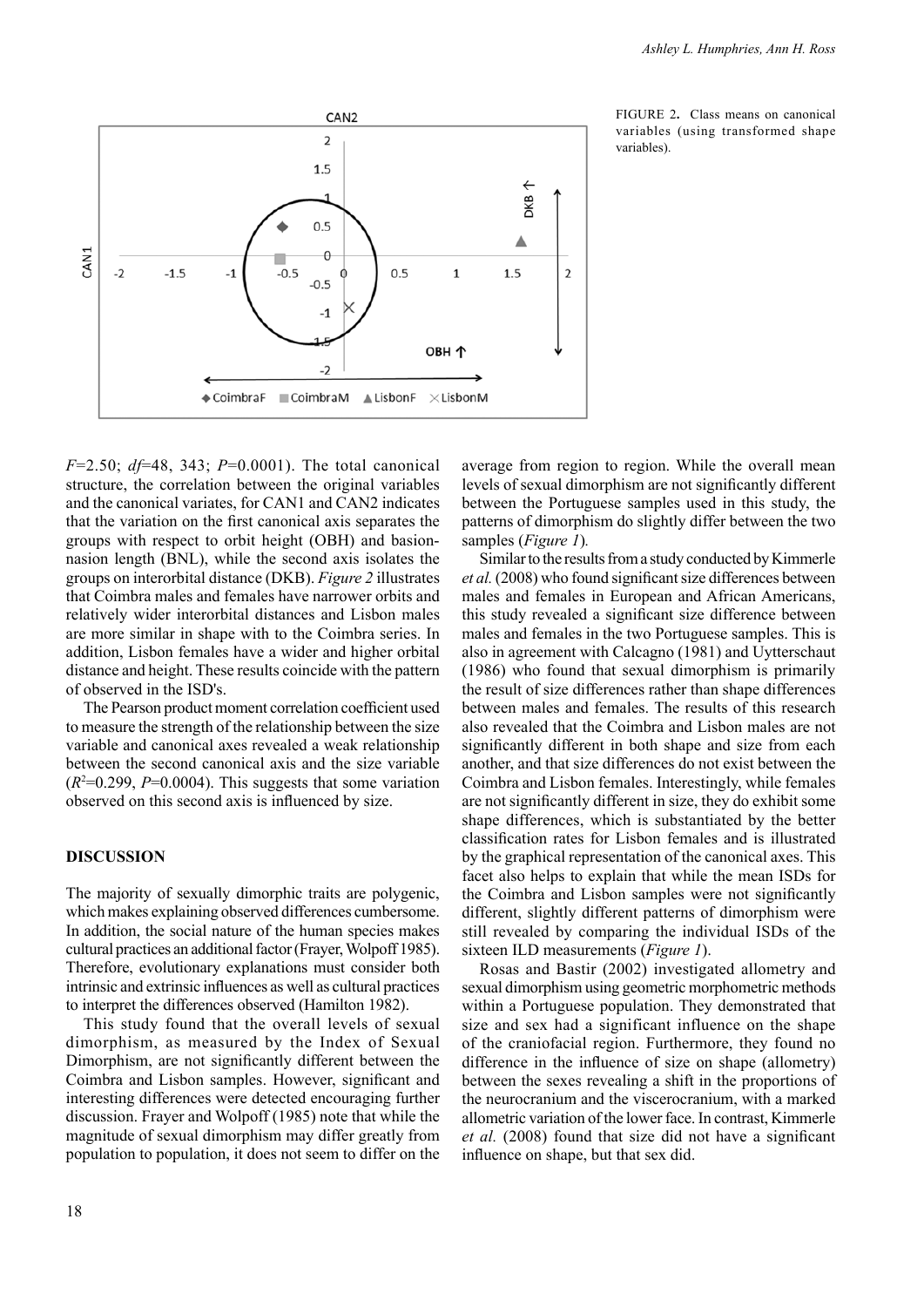It is generally accepted that males are more susceptible to changes when nutritional quality is altered and that females are more canalized, or less affected by nutritional shortages because of reproductive demands, fat storage, and overall smaller body size (Frayer, Wolpoff 1985). Therefore, greater secular change is typically seen in males because of differential sensitivity to environmental changes between the sexes. For example, while comparing  $19<sup>th</sup>$  and  $20<sup>th</sup>$  century American skeletons, Meadows and Jantz (1995) found that the male secular change was stronger than the female secular change. Interestingly, the present study detected no significant differences between the males from the two samples. Therefore, it seems unlikely that the differences detected between the Coimbra and Lisbon females would be due to an environmental factor. Another explanation for the morphological differences observed in this study may be differential mate selection in the two populations because of sexual selection. Additionally, Lisbon may be subject to the influences of immigration more so than in rural areas because it is a major port. This may introduce more genetic diversity into the gene pool. Lastly, the genetic traces left behind from various ethnic groups that occupied the Iberian Peninsula throughout history may have left a significant signature within the population.

Ross *et al.* (2011) report that morphological variability observed in skeletal samples from the Iberian Peninsula could most likely be attributed to an amalgamation of the various ethnic groups that originally populated the area. In addition, Pereira *et al.* (2000) analysed mitochondrial DNA in Portugal and found that the population presents a higher level of diversity than some surrounding populations. The authors analysed three population samples from North, Central, and Southern regions that were arbitrarily defined by the Douro and Tagus Rivers. Overall, they found all important European haplogroups from the Palaeolithic and Neolithic time periods, as well as a distinct African influence. The African influence was detected by distributions of haplogroups U6 and L, with U6 being restricted to the Northern region and L being widespread. The authors attributes these findings to two different population movements including the African slave trade as the mediator for the L sequence and Muslim rule of Iberia during the  $16<sup>th</sup>$  century as the mediator for the U6 haplogroup. While the Coimbra and Lisbon samples fall within the central and southern regions, respectively, it is still plausible that morphological variability observed between the Coimbra and Lisbon females may be attributed to the genetic diversity left behind by various populations that came to occupy the Iberian Peninsula throughout history.

Lastly, because of the different, but relatively close time periods of the two samples, it is uncertain whether the results represent two regionally distinct Portuguese populations that differ due to separate secular trends or one Portuguese population that is experiencing secular change. Further analyses are warranted to attempt to tease out these nuances.

#### **Conclusions**

These results obviate the importance of investigating regional or geographic morphological variations and further underscore the importance of calibrating methods to reflect the biology of the local population. The varying levels of dimorphism among populations could affect the classification accuracy when attempting to assign an "unknown" to a particular reference group and further skew results for sex estimation when applying different standards across populations. The results from this study are intriguing and warrant further investigation using more robust sample sizes and more temporally distinct samples to tease out regional and/or temporal factors influencing the shape difference observed between the Coimbra and Lisbon females.

#### **References**

- BROOKS S., SUCHEY J. M., 1990: Skeletal age determination based on the os pubis: a comparison of the Acsádi-Nemeskéri and Suchey-Brooks Methods. *Hum. Evol.* 5, 3: 227–238.
- BRUZEK J., 2002: A method for visual determination of sex, using the human hip bone. *Am. J. Phys. Anthropol.* 117, 2: 157–168.
- BUIKSTRA J. E., UBELAKER D. H., 1994: *Standards for Data Collection from Human Skeletal Remains*. Arkansas Archaeological Survey Research Series 44, Fayetteville.
- CALCAGNO J. M., 1981: On the applicability of sexing human skeletal material by discriminant function analysis. *J. Hum. Evol.* 10, 2: 189–198.
- CARDOSO H. F. V., 2006: Brief Communication. The collection of identified human skeletons housed at the Bocage Museum (National Museum of Natural History), Lisbon, Portugal. *Am. J. Phys. Anthropol.* 129, 2: 173–176.
- CUNHA E., WASTERLAIN S., 2007: The Coimbra Identified Osteological Collections. In: G*.* Grupe, G. McGlynn, J. Peters (Eds): *Skeletal Series and Their Socio-economic Contexts.* Pp. 23–33. Documenta Archaeobiologiae 5, Verlag Marie Leidorf GmbH, Rahden.
- DABBS G. R., MOORE-JANSEN P. H., 2010: A method for estimating sex using metric analysis of the scapula. *J. Forensic Sci.* 55, 1: 149–152.
- DARROCH J. N., MOSIMANN J. E., 1985: Canonical and principal components of shape. *Biometrika* 72, 2: 241–252.
- FRANKLIN D., FREEDMAN L., MILNE N., 2005a: Sexual dimorphism and discriminant function sexing in indigenous South African crania. *Homo* 55, 3: 213–228.
- FRANKLIN D., FREEDMAN L., MILNE N., 2005b: Threedimensional technology for linear morphological studies: a re-examination of cranial variation in four southern African indigenous populations. *Homo* 56, 1: 7–34.
- FRAYER D. W., WOLPOFF M. H., 1985: Sexual Dimorphism. *Annu. Rev. Anthropol.* 14: 429–473.
- GILES E., ELLIOT O., 1963: Sex determination by discriminant function analysis of crania. *Am. J. Phys. Anthropol.* 21, 1: 53–68.
- HALL R. L., 1982: Unit of analysis. In: R. L. Hall (Ed.): *Sexual Dimorphism in Homo Sapiens: A Question of Size.* Pp. 189–196. Praeger Publishers, New York.